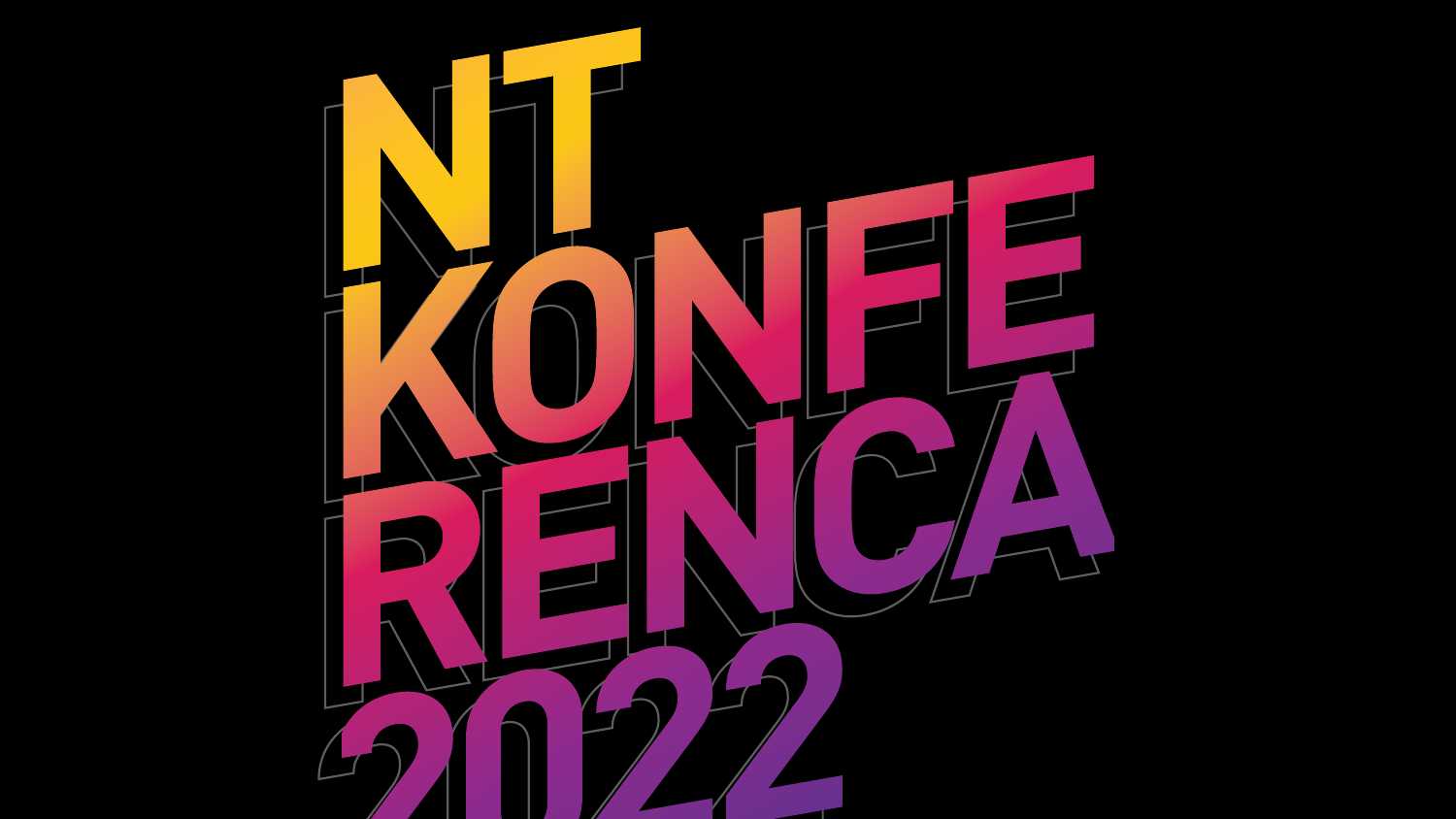

# **27th NT CONFERENCE** SPONSORSHIP BROCHURE PORTOROŽ, 26. - 28. SEPTEMBER 2022

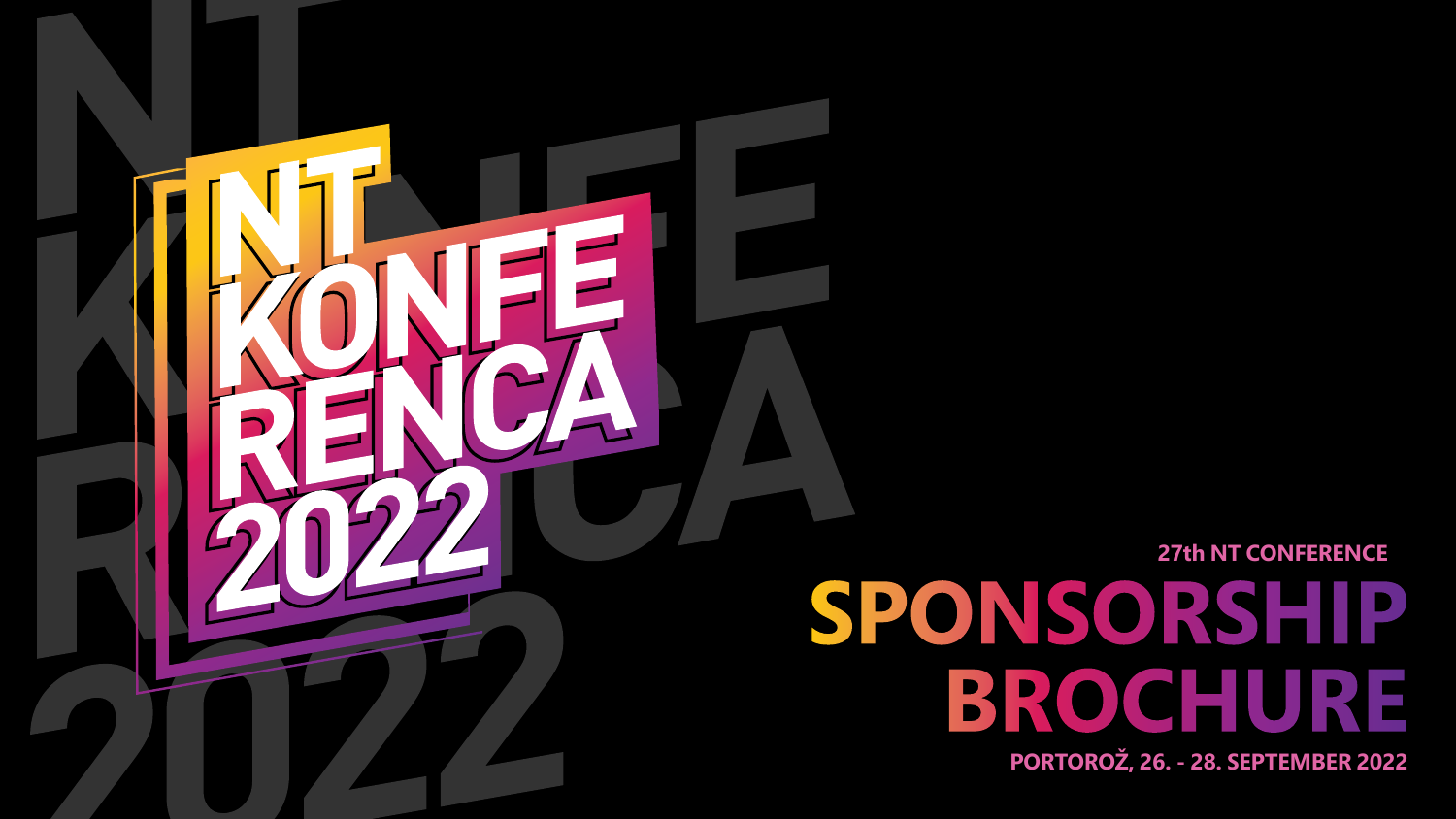



**Place of networking and numerous business opportunities**



**New ideas on the latest guidelines, best practices and upcoming business models**



**Meeting point of leading representatives and experts in your filed** 



**The most suitable environment for effective networking, business meetings and relaxed gathering with your partners**







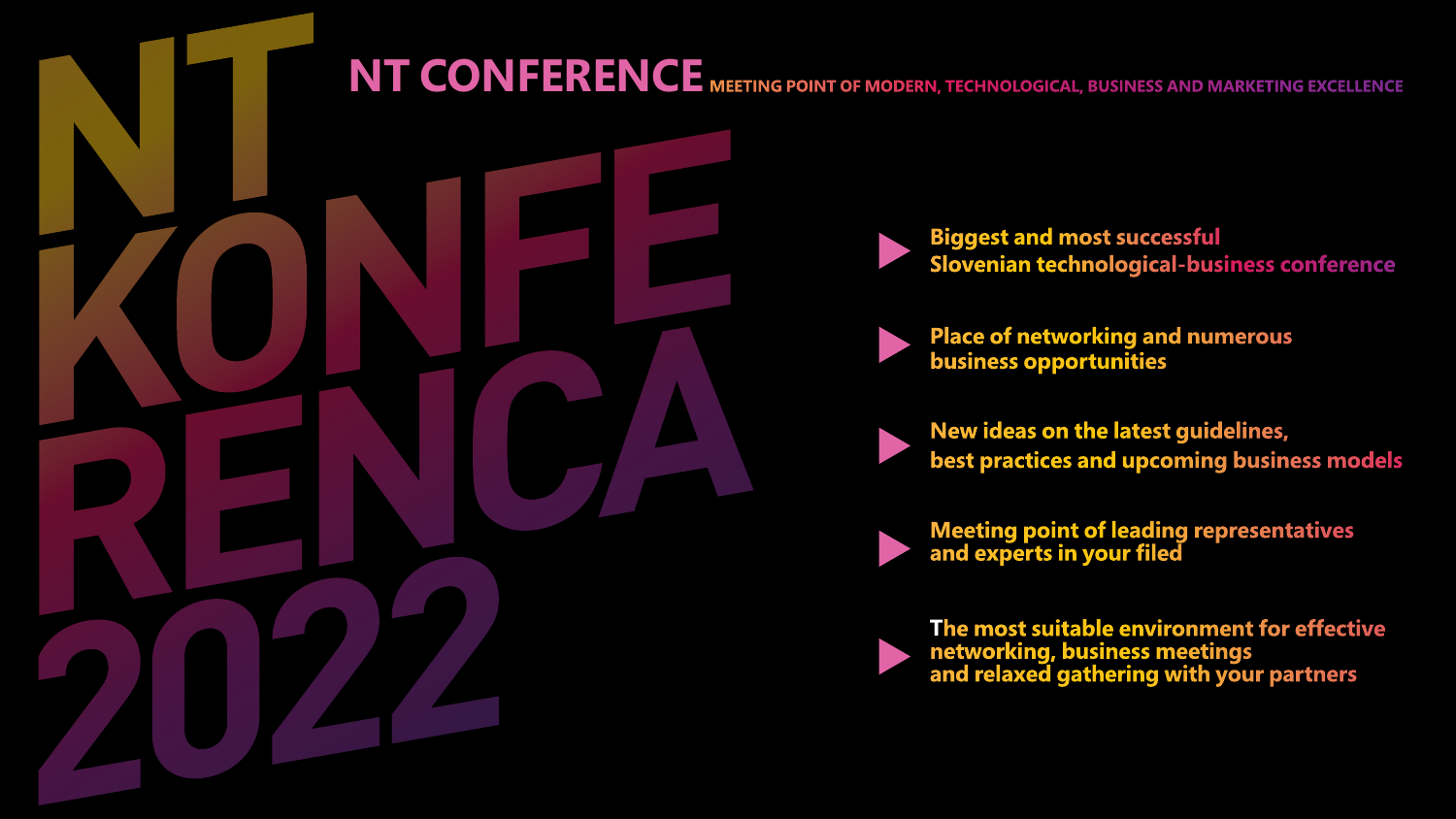

## **EFFECTIVE CONNECTING, NETWORKING AND OPPORTUNITIES FOR NEW BUSINESS DEALS 27th NT CONFERENCE**

#### INTRODUCE YOURSELF

to the widest Slovenian IT and business audience

#### ENSURE

visibility with flexible branding and interactive happening

#### CONNECT

with your potential clients and **STREIGHTEN** many new sales leadsi

#### USTVARITE

nove poslovne povezave in si ZGRADITE bazo kakovostnih prodajnih stikov

#### MAKE NEW DEALS

and increase the profitability of your business

![](_page_3_Picture_12.jpeg)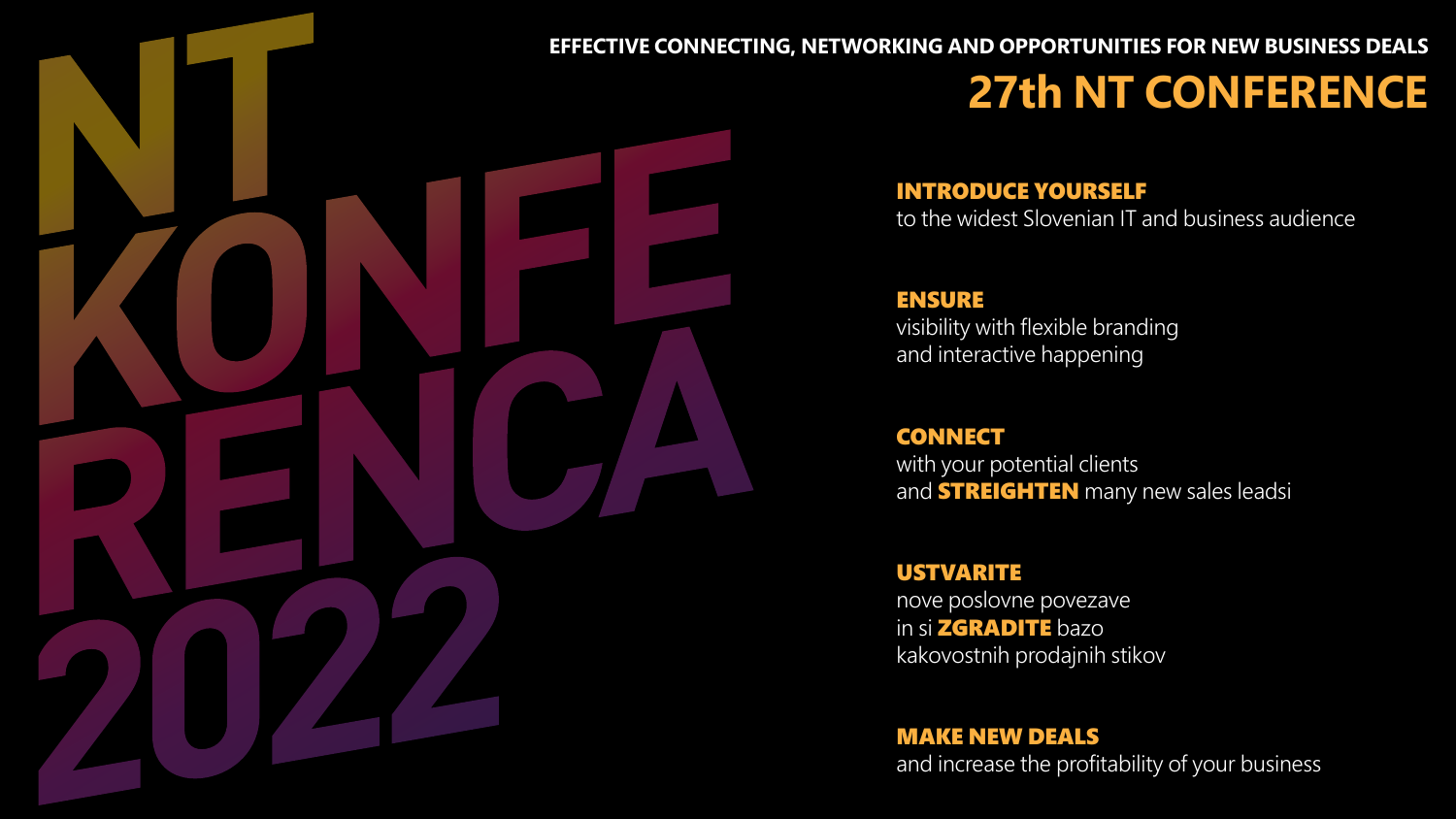![](_page_4_Figure_3.jpeg)

![](_page_4_Picture_0.jpeg)

# **<www.ntk.si>**

![](_page_4_Picture_2.jpeg)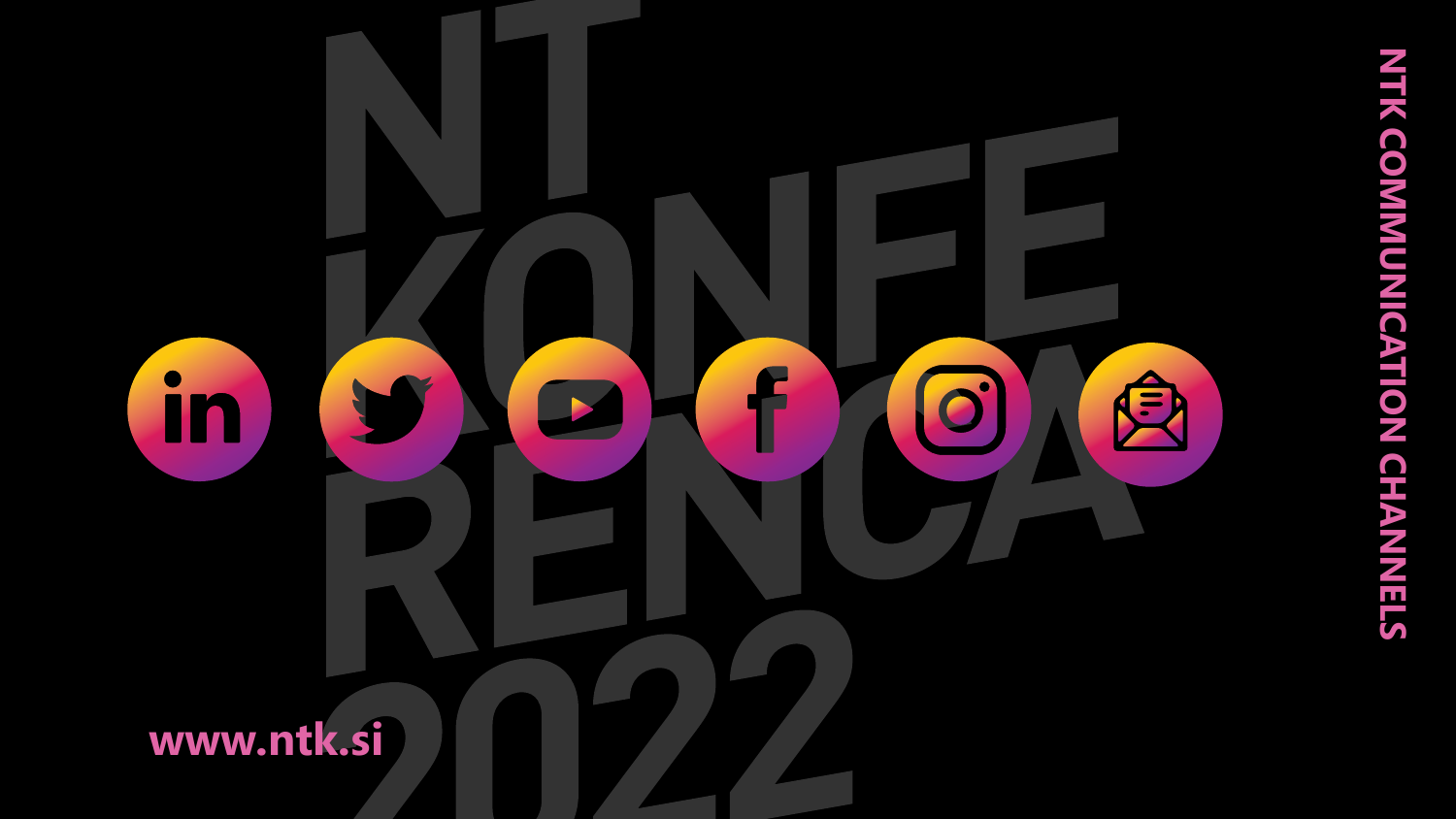**Be innovative, dare to stand out and leave an impression!**

![](_page_5_Picture_3.jpeg)

![](_page_5_Picture_0.jpeg)

# **27th NT CONFERENCE YOUR BUSINESS OPPORTUNITY**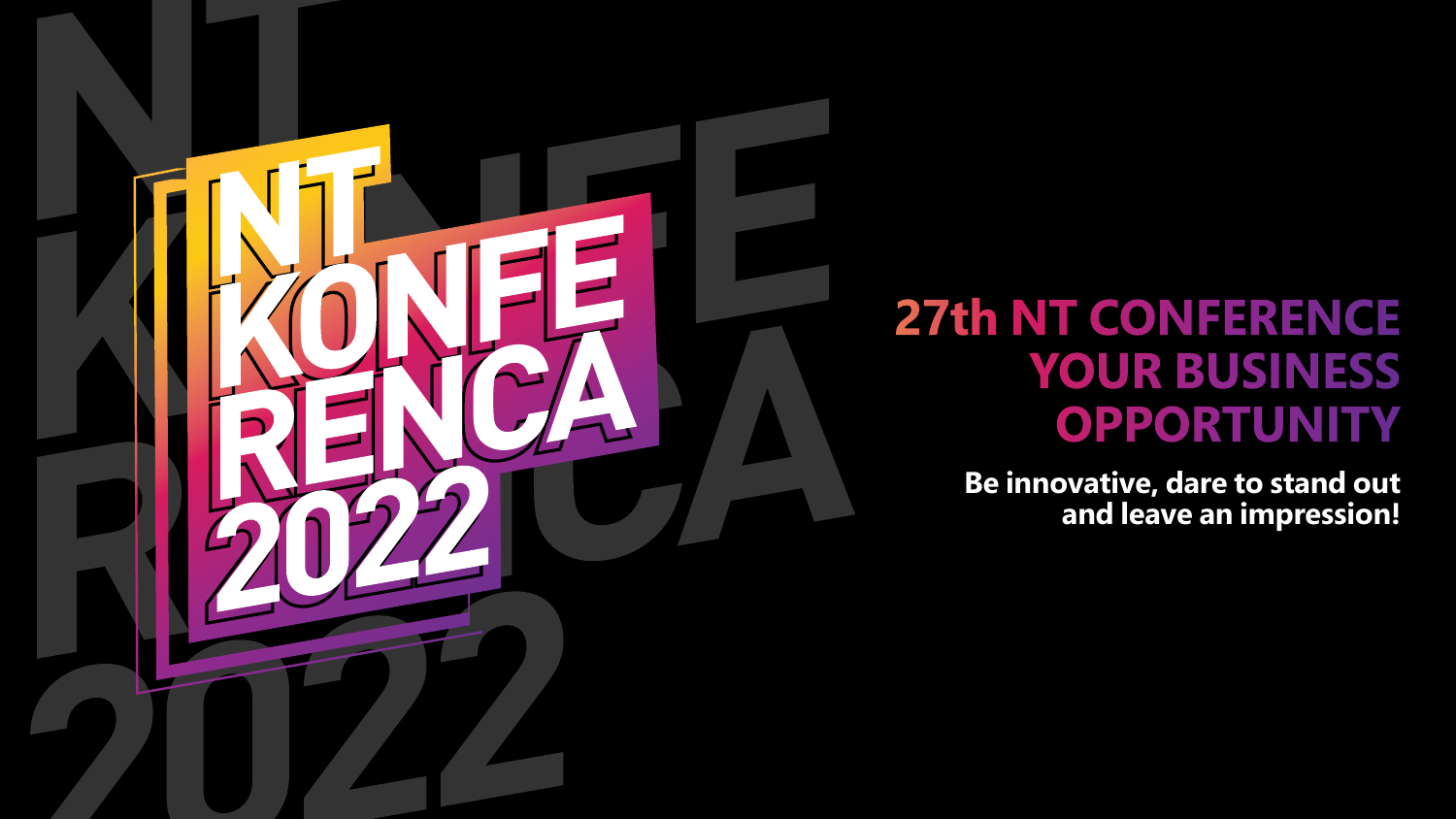**Regular part of the conference TECHNOLOGICAL SESSIONS**

![](_page_6_Picture_2.jpeg)

![](_page_6_Figure_0.jpeg)

![](_page_6_Picture_1.jpeg)

**NTK Business Day** 

 **Regular part of the conference TECHNOLOGICAL SESSIONS**

**BUSINESS SESSIONS** 

#### **PEER2PIR**

**Evening gathering** 

**\*We reserve the right to make changes.**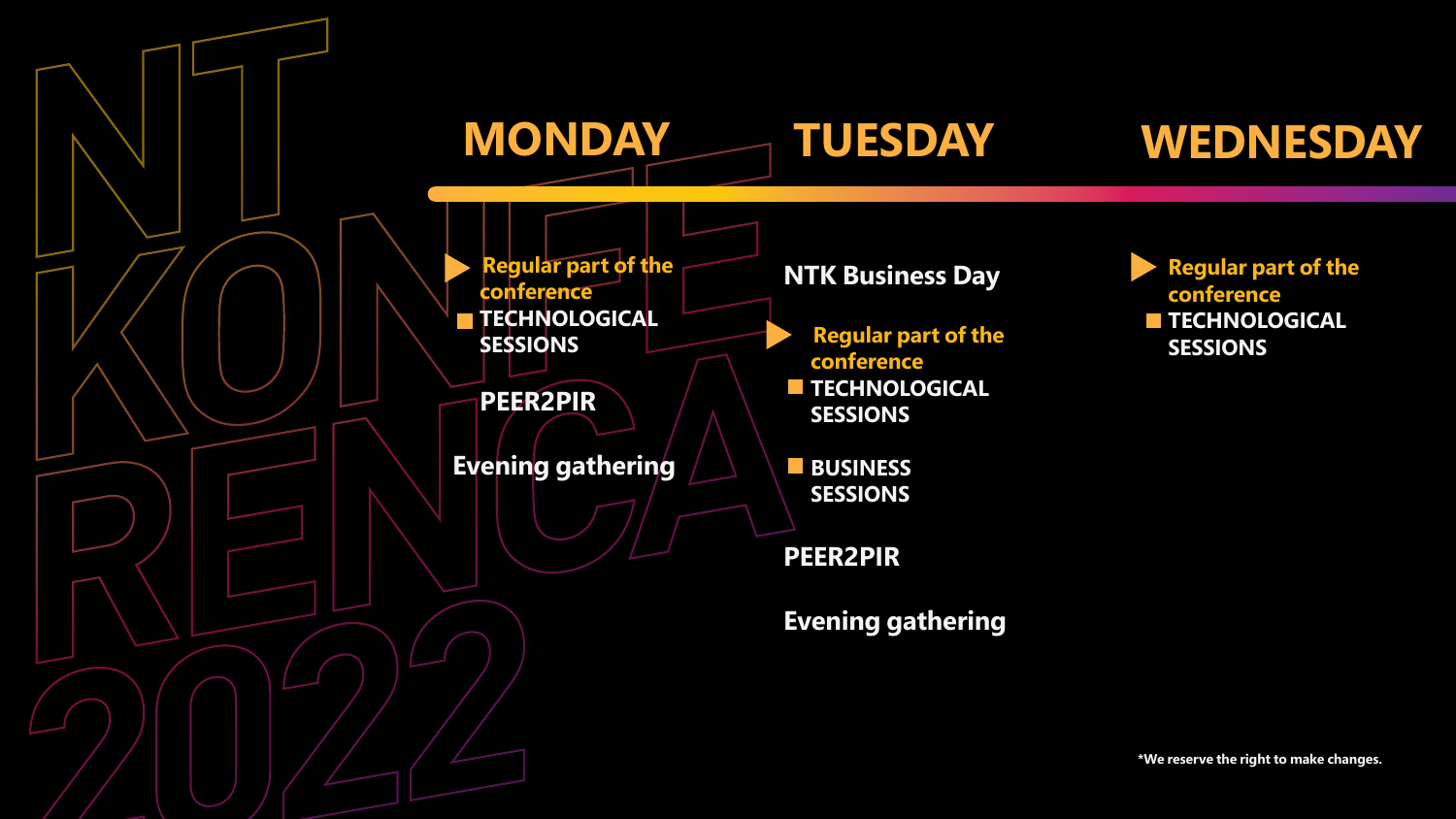|                                             | <b>FIRST</b><br>50 FEES | <b>REGULAR PRICE</b> |
|---------------------------------------------|-------------------------|----------------------|
| <b>NTK</b><br><b>FULL FEE</b>               | <b>990 EUR</b>          | <b>1090 EUR</b>      |
| <b>NTK</b><br><b>NETWORKING</b>             | <b>550 EUR</b>          | <b>650 EUR</b>       |
| <b>NTK</b><br><b>BUSINESS</b><br><b>DAY</b> | <b>390 EUR</b>          | <b>530 EUR</b>       |
| NTK<br><b>EXHIBITOR*</b>                    | 200 EUR                 | <b>300 EUR</b>       |

![](_page_7_Figure_0.jpeg)

**Each exhibitor is entitled to purchase one NTK Exhibitor conference fee.**

![](_page_7_Picture_3.jpeg)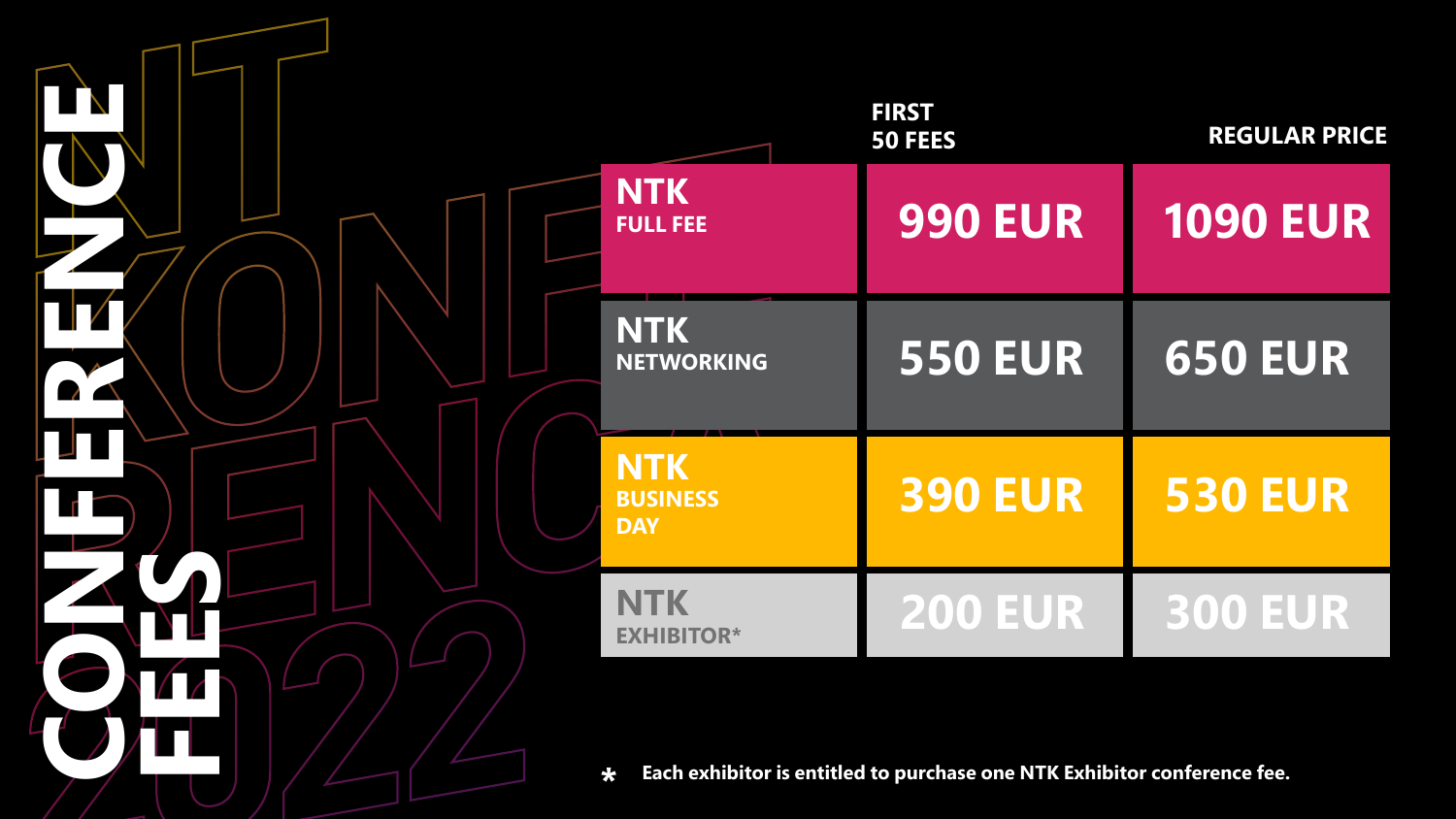![](_page_8_Figure_0.jpeg)

# NT CONFERENCE IN NUMBERS

![](_page_8_Picture_2.jpeg)

140+ **Sessions** 

> 130+ **Speakers**

![](_page_8_Picture_5.jpeg)

**Journalists** 

![](_page_8_Picture_7.jpeg)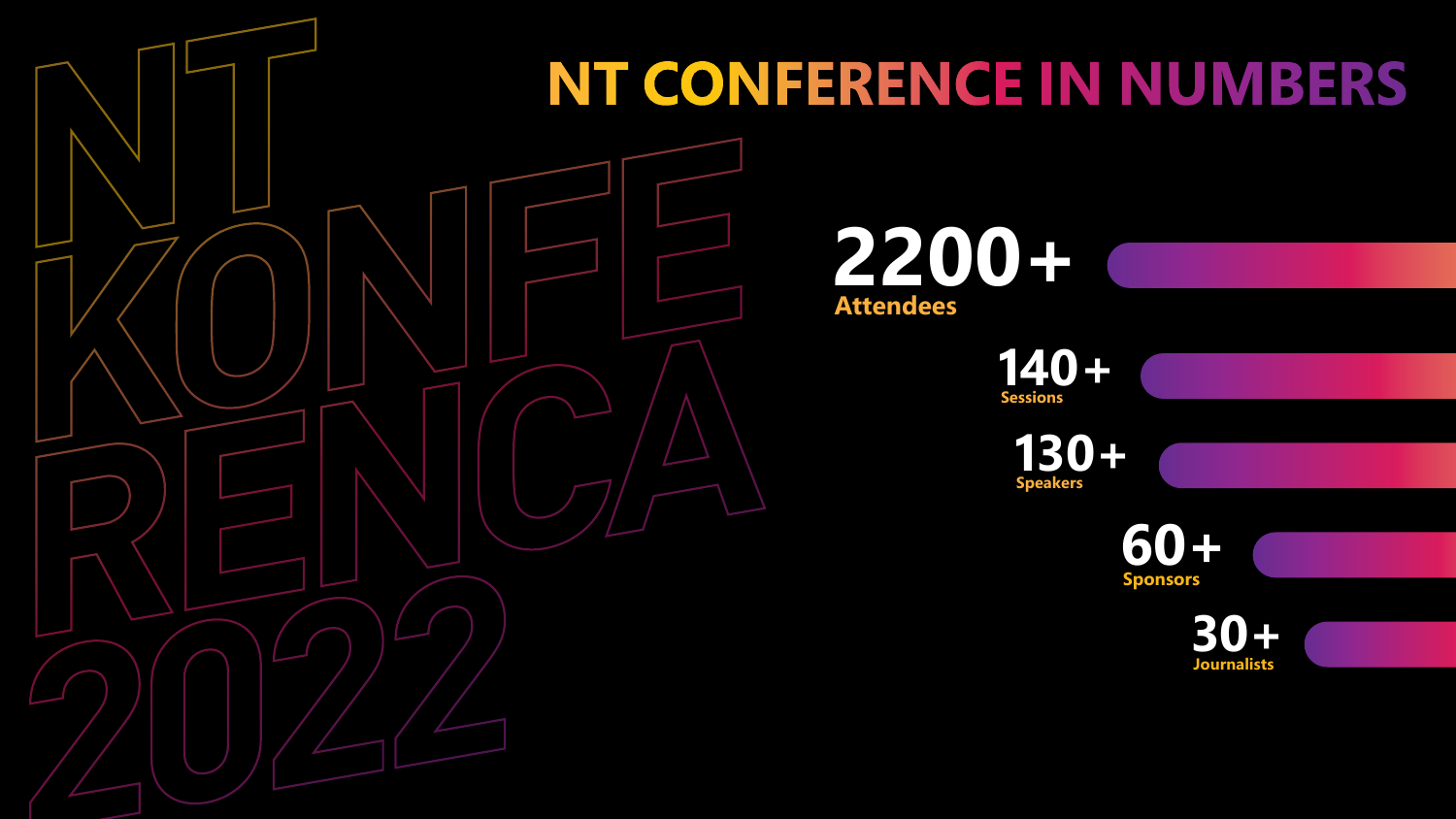![](_page_9_Picture_0.jpeg)

**RENER**  $\frac{1}{2}$ 

![](_page_9_Picture_2.jpeg)

Overall satisfaction rating (1-5)

![](_page_9_Figure_4.jpeg)

I believe that the NT Conference is a good investment

![](_page_9_Picture_6.jpeg)

The NT Conference is the main IT event in Slovenia (1-5)

![](_page_9_Picture_8.jpeg)

I will attend the NT Conference in the future as well (1-5)

![](_page_9_Figure_10.jpeg)

I decided to attend the NT Conference

- Due to content
- To meet colleagues from  $\overline{2}$ . other companies
- Since I'm looking for new solutions  $3.$ to existing business processes
- Because of doing business 4.

![](_page_9_Picture_17.jpeg)

![](_page_9_Picture_18.jpeg)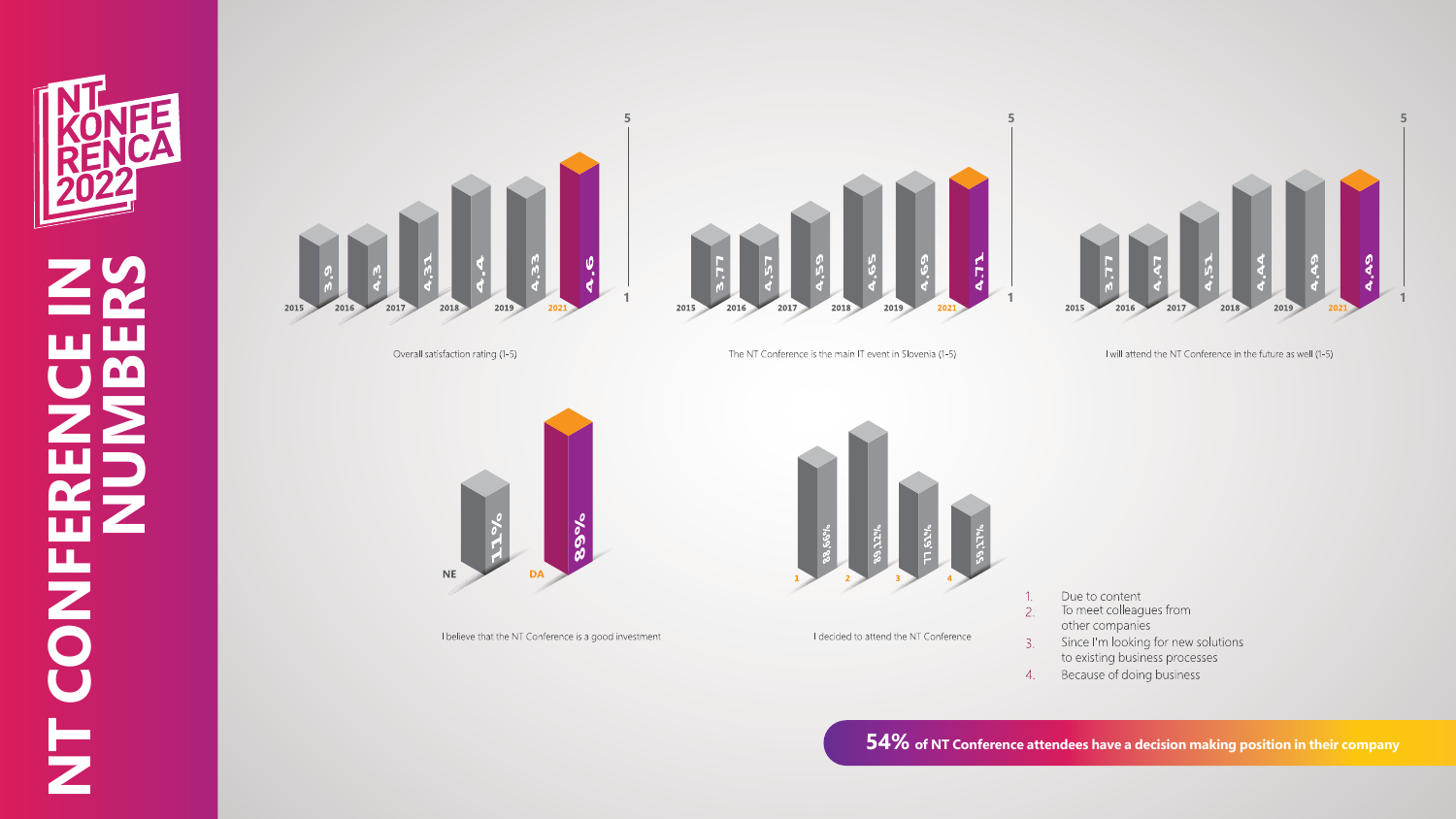![](_page_10_Picture_0.jpeg)

# **SPONSORSHIP PACKAGES**

**\*All prices are without VAT.**

![](_page_10_Picture_3.jpeg)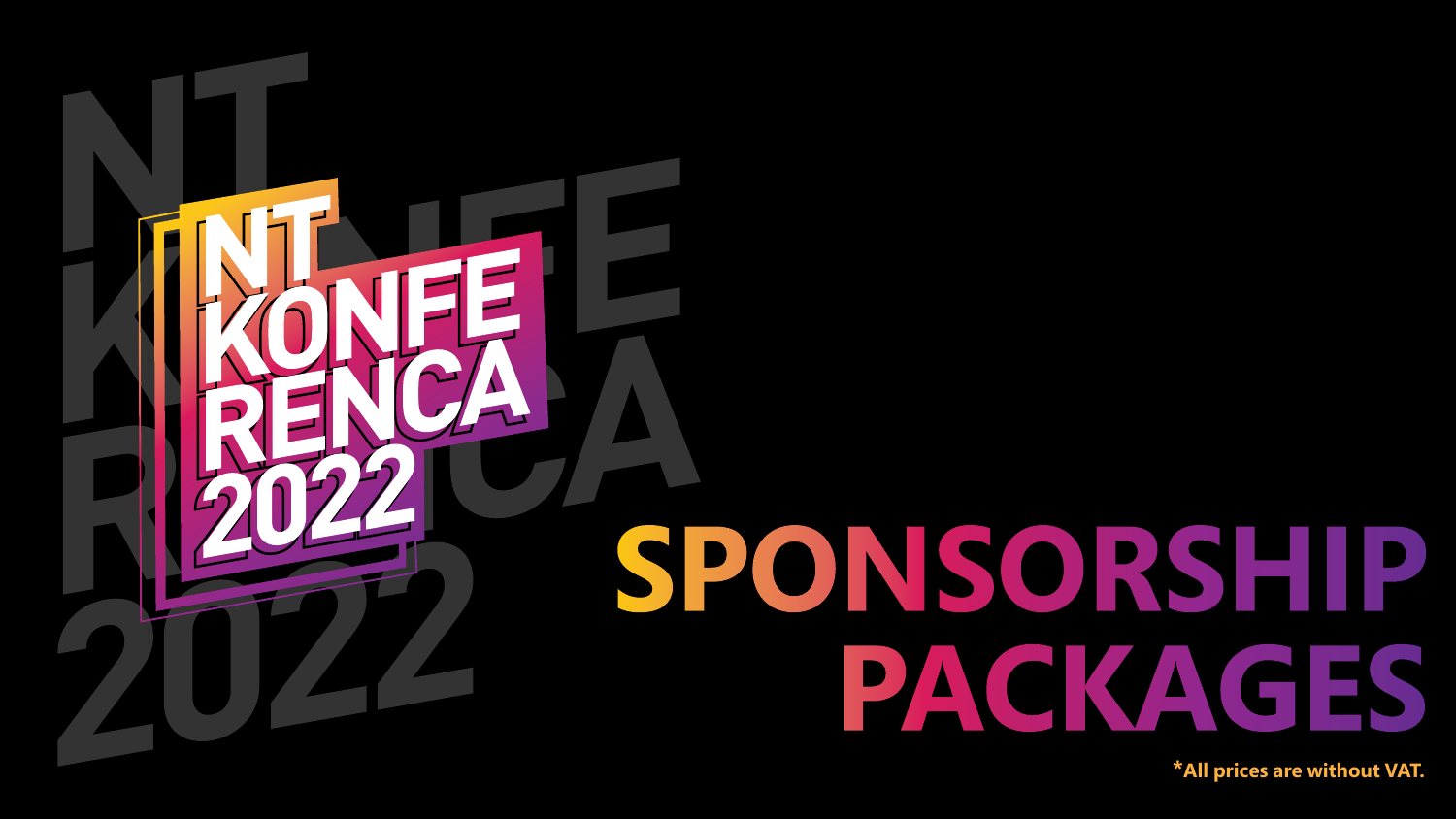#### GENERAL SPONSORSHIP

**Price open for discussion**

#### **CREATING BUSINESS OPPORTUNITIES GENERAL DIGIT**

Active collecting of business contacts at the conference (NTcoin) Short presentation of the partner Exhibition stand – premium position NTK newsletter, NTK newsletter, NTK social media by agreement

**SPONSORSHIP ASSESS** 

**PACKAGES** 

Opening speech of the company representative at the main opening ceremony and the main opening ceremony content promotion Possibility of company cooperation at the promotional part of the evening gathering **Figure 2016** (NTK newsletter, NTK social media by agreement) Session at the NT Conference **Session promotion**\*

3x publication of the desired content via NTK communication channels

(blog, webinar, case study, interview or other content by agreement)

**VISIBILITY Publication of content at www.ntk.si** 

![](_page_11_Picture_27.jpeg)

![](_page_11_Picture_28.jpeg)

![](_page_11_Picture_29.jpeg)

Branding of the conference hall and the space in front of it NTK newsletter, NTK social media by agreement Promotional SMS, sent to the NTK mobile number database Company logo at www.ntk.si (with hyperlink to company's webpage) Company logo in the NTK newsletter

Company logo on the NTK printed materials

Company logo on the NTK sponsorship billboard at the conference Company logo on the NTK presentation screen in front of conference halls (during the breaks) Insertion of POS material in the conference bags

#### **CONFERENCE FEES**

Pre-arranged number of NTK Full Fees

2x NTK Exhibitor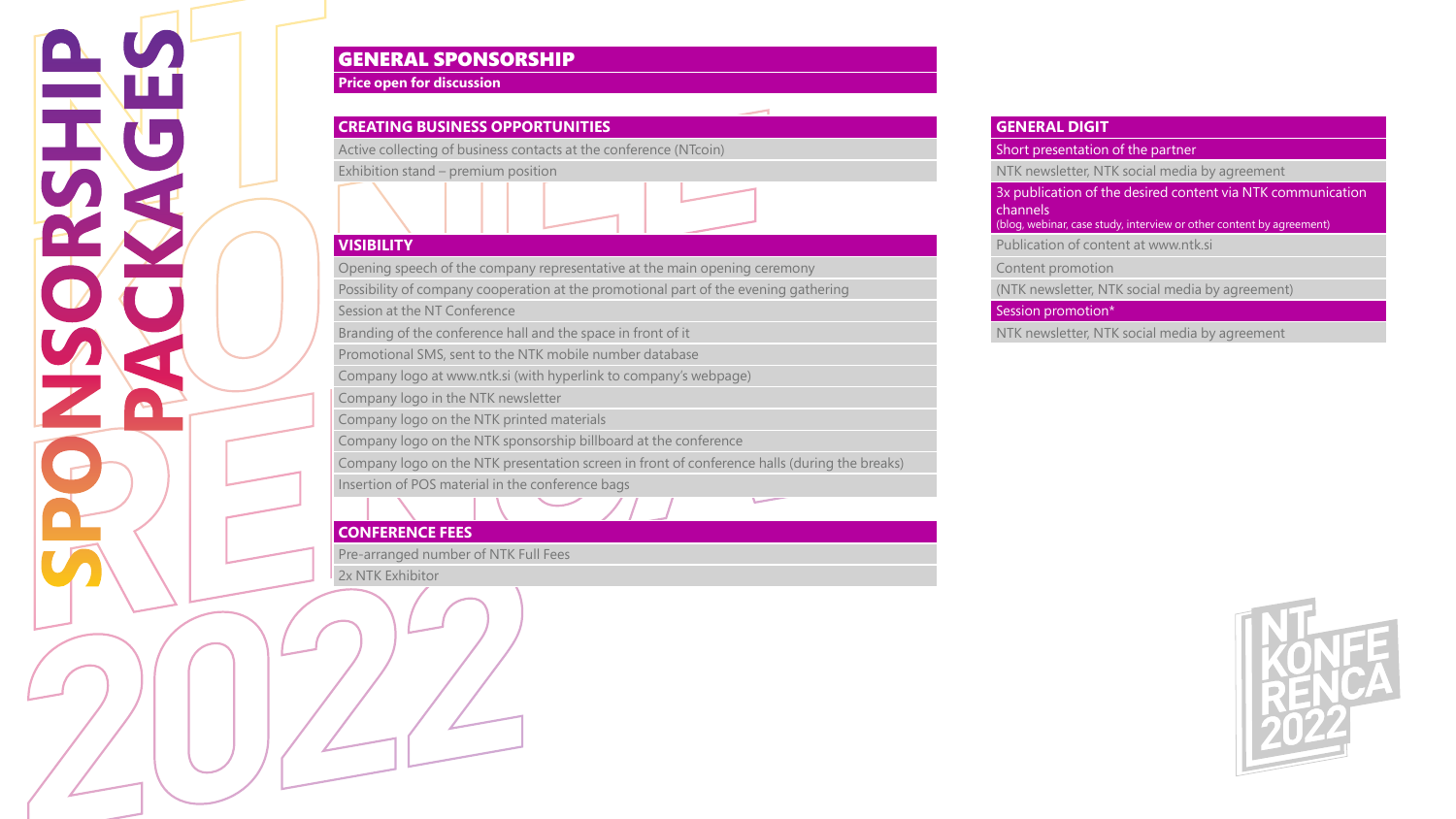# **SPONSORSHIP ASSESS PACKAGES**

#### GOLDEN SPONSORSHIP

**10.000 EUR**

#### **CREATING BUSINESS OPPORTUNITIES GOLDEN DIGIT**

Active collecting of business contacts at the conference (NTcoin) 3x publication of the desired content via NTK communication

Branding of the conference hall and the space in front of it NTK newsletter, NTK social media by agreement

channels

(blog, webinar, case study, interview or other content by agreement)

| <b>CREATING BUSINESS OPPORTUNITIES</b>                                                           | <b>GOLDEN DIGIT</b>                                                                                 |
|--------------------------------------------------------------------------------------------------|-----------------------------------------------------------------------------------------------------|
| Active collecting of business contacts at the conference (NTcoin)                                | 3x publication of the desired content<br>channels<br>(blog, webinar, case study, interview or other |
| Exhibition stand - XL                                                                            | Publication of content at www.ntk.si                                                                |
|                                                                                                  | Content promotion                                                                                   |
| <b>VISIBILITY</b>                                                                                | (NTK newsletter, NTK social media by                                                                |
| Session at the NT Conference                                                                     | Session promotion*                                                                                  |
| Branding of the conference hall and the space in front of it                                     | NTK newsletter, NTK social media by                                                                 |
| Promotional SMS, sent to the NTK mobile number database                                          |                                                                                                     |
| Company logo at www.ntk.si (with hyperlink to company's webpage)                                 |                                                                                                     |
| Company logo in the NTK newsletter                                                               |                                                                                                     |
| Company logo on the NTK printed materials                                                        |                                                                                                     |
| Company logo on the NTK sponsorship billboard at the conference                                  |                                                                                                     |
| Company logo on the NTK presentation screen in front of the conference halls (during the breaks) |                                                                                                     |
| Incortion of $DOS$ material in the conference hage                                               |                                                                                                     |

![](_page_12_Picture_19.jpeg)

**VISIBILITY** (NTK newsletter, NTK social media by agreement)

![](_page_12_Picture_28.jpeg)

![](_page_12_Picture_29.jpeg)

![](_page_12_Figure_30.jpeg)

Insertion of POS material in the conference bags

#### **CONFERENCE FEES**

2x NTK Full Fee 2x NTK Exhibitor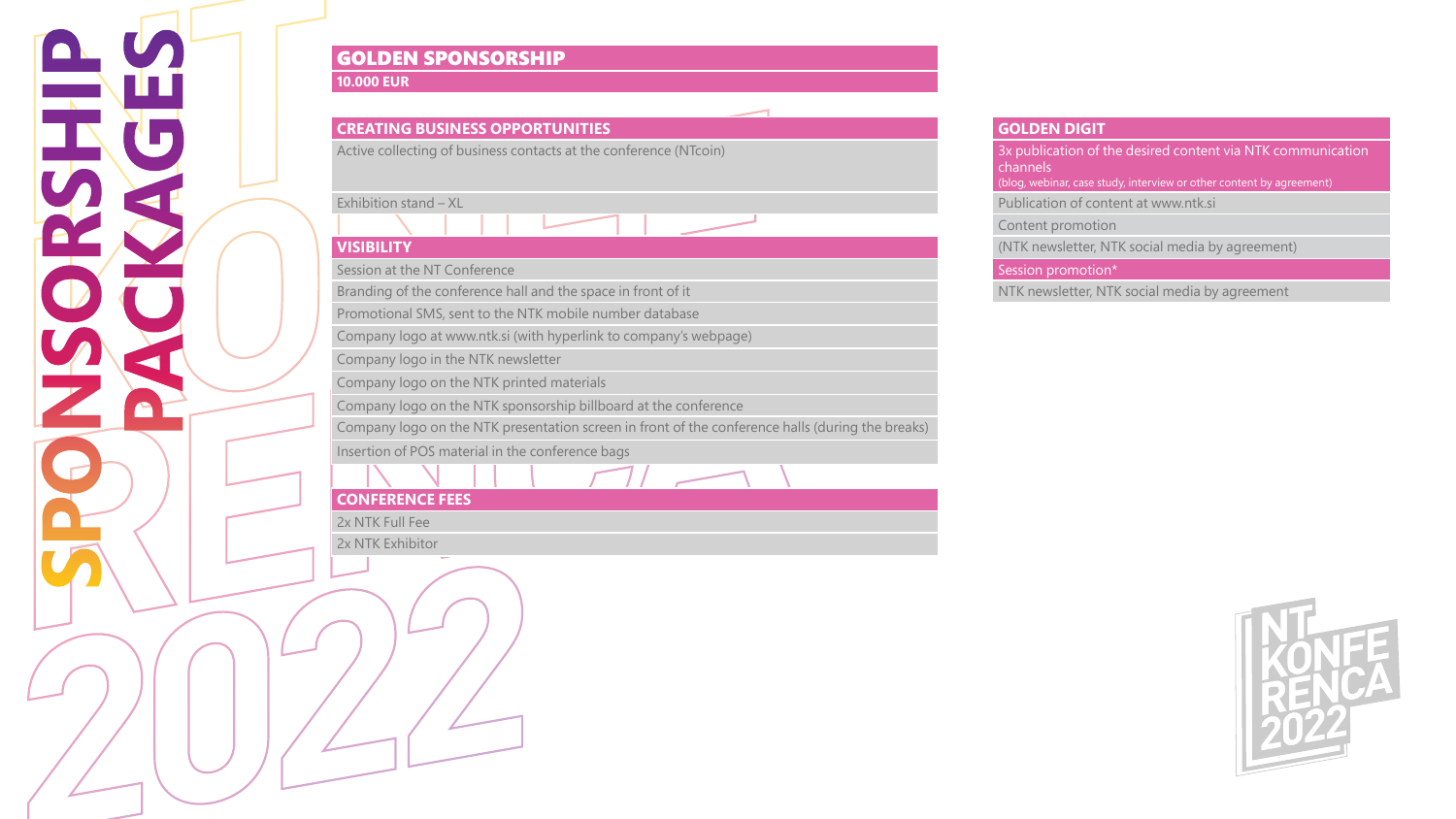#### SILVER SPONSORSHIP

# **6.000 EUR SPONSORSHIP ASSESS PACKAGES**

#### **CREATING BUSINESS OPPORTUNITIES SILVER DIGIT**

Active collecting of business contacts at the conference (NTcoin) and a set of the desired content via NTK communication channels (blog, webinar, case study, interview or other content by agreement) Exhibition stand – L Publication of content at www.ntk.si Content promotion

**VISIBILITY** (NTK newsletter, NTK social media by agreement)

![](_page_13_Picture_21.jpeg)

![](_page_13_Picture_22.jpeg)

![](_page_13_Picture_23.jpeg)

Company logo at www.ntk.si (with hyperlink to company's webpage)

Company logo in the NTK newsletter

Company logo on the NTK printed materials

Company logo on the NTK sponsorship billboard at the conference

Company logo on the NTK presentation screen in front of the conference halls (during the breaks)

Insertion of POS material in the conference bags

#### **CONFERENCE FEES**

2x NTK Exhibitor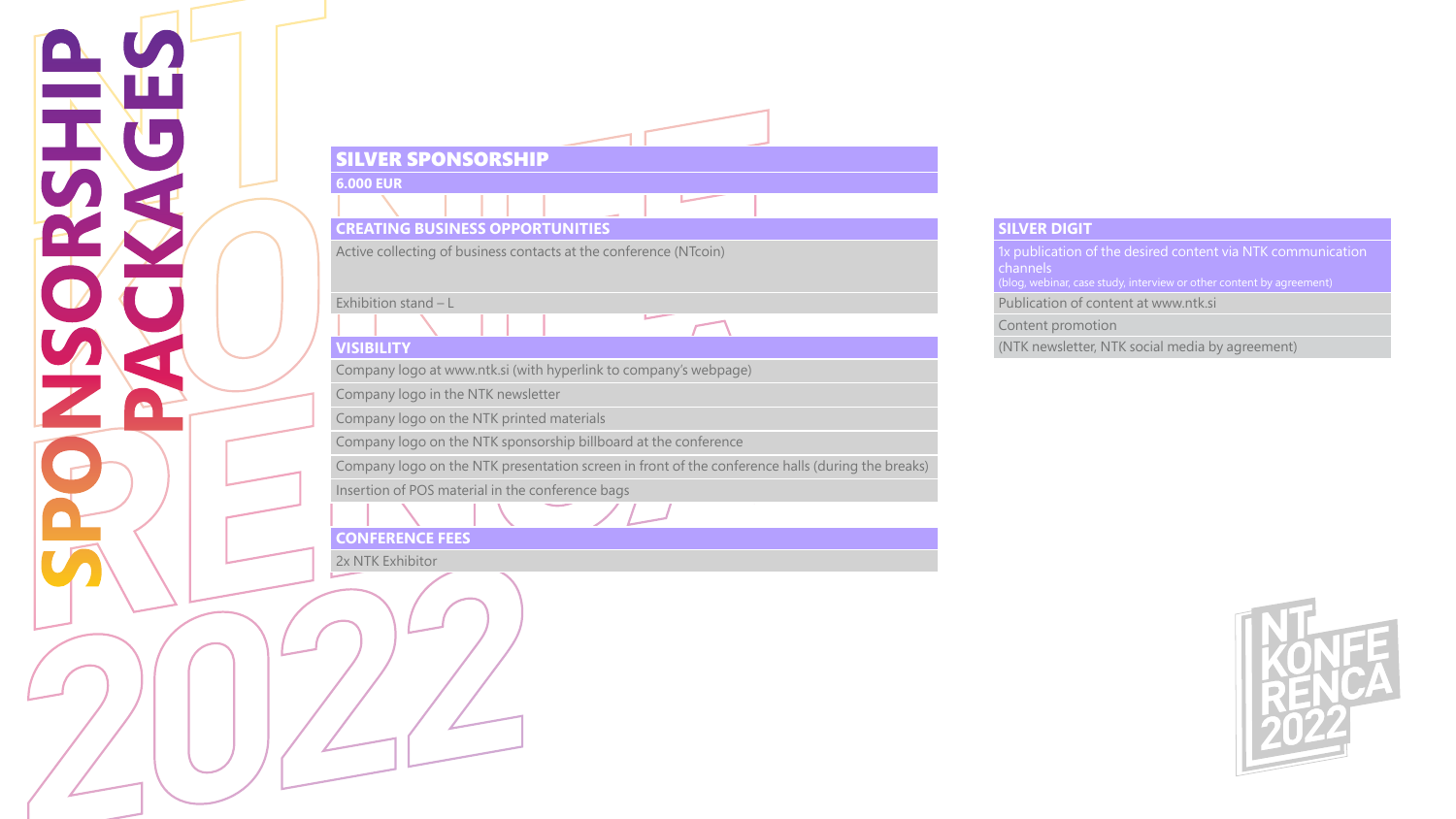#### BASIC PACKAGE

**4.000 EUR**

#### **CREATING BUSINESS OPPORTUNITIES**

Possibility of roll-up

#### **VISIBILITY**

Company logo at www.ntk.si (with hyperlink to company's webpage)

Company logo in the NTK newsletter

Company logo on the NTK printed materials

Company logo on the NTK sponsorship billboard at the conference

Company logo on the NTK presentation screen in front of the conference halls (during the breaks)

Insertion of POS material in the conference bags

#### **CONFERENCE FEES**

1x NTK Networking

![](_page_14_Picture_14.jpeg)

![](_page_14_Picture_16.jpeg)

![](_page_14_Figure_0.jpeg)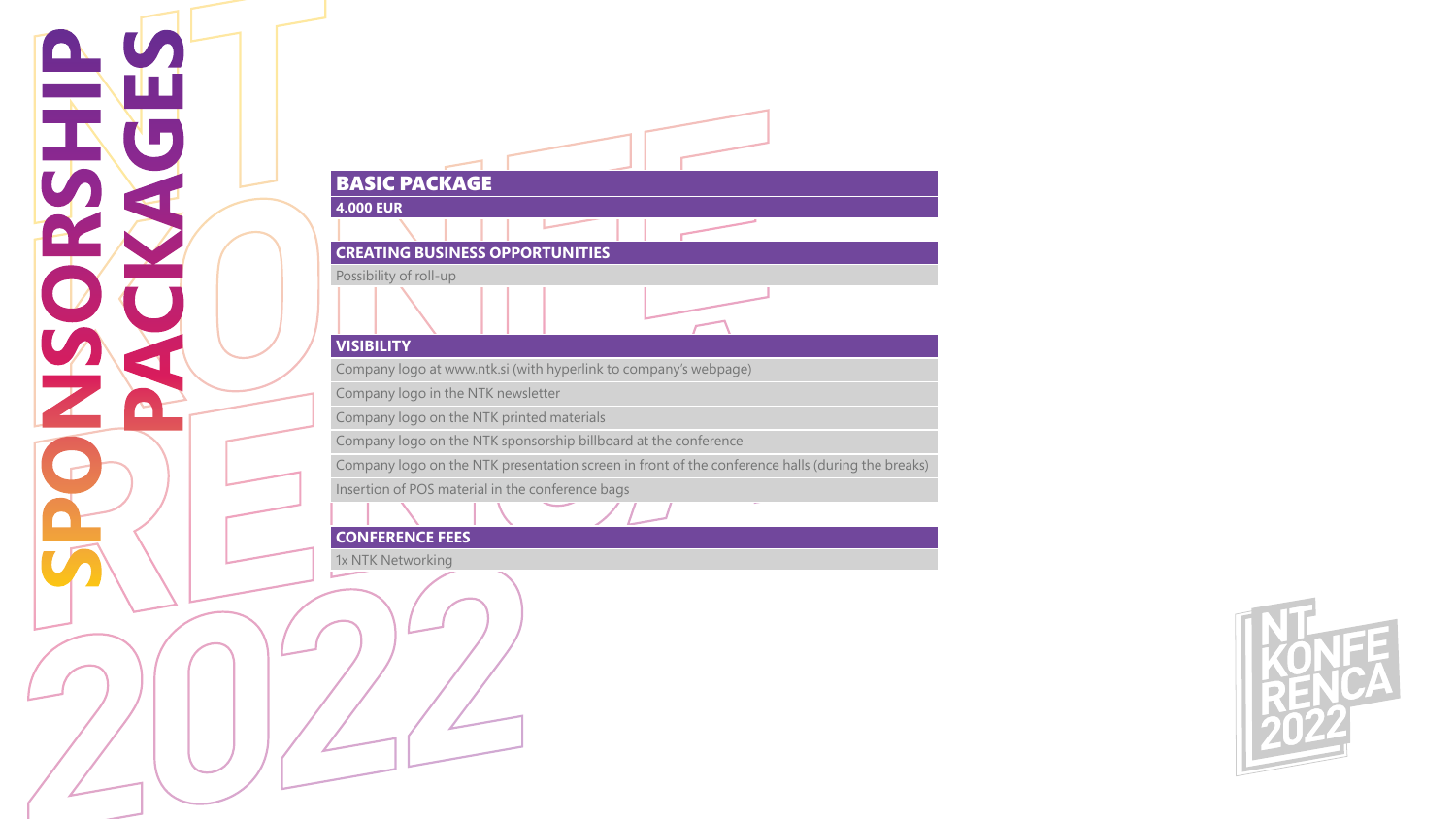#### DIGIT PACKAGE

**5.000 EUR**

**NTK communication channels** 

Company logo at www.ntk.si (with hyperlink to company's web Company logo in the NTK newsletter

By agreement

**SPONSORSHIP ASSESS** 

R

**PACKAGES** 

#### **VISIBILITY**

Company logo on the NTK printed materials

Company logo on the NTK sponsorship billboard at the confer

Company logo on the NTK presentation screen in front of the during

Ix publication of the desired content via NTK communication channels

**(blog, webinar, case study, interview or other content by agreement)**

Publication of content at www.ntk.si

Content promotion

(NTK newsletter, NTK social media by agreement)

#### **CONFERENCE FEES**

1x NTK Networking

| O O O                                |  |
|--------------------------------------|--|
|                                      |  |
| <b>Ice social media</b>              |  |
|                                      |  |
|                                      |  |
| page)                                |  |
|                                      |  |
|                                      |  |
| ence                                 |  |
| conference halls (during the breaks) |  |
| <b>nannels</b>                       |  |
|                                      |  |
|                                      |  |
|                                      |  |

![](_page_15_Picture_20.jpeg)

#### **<www.ntk.si>**

![](_page_15_Picture_4.jpeg)

#### **Short presentation of the partner in the NT Conference is a strong set of the NT**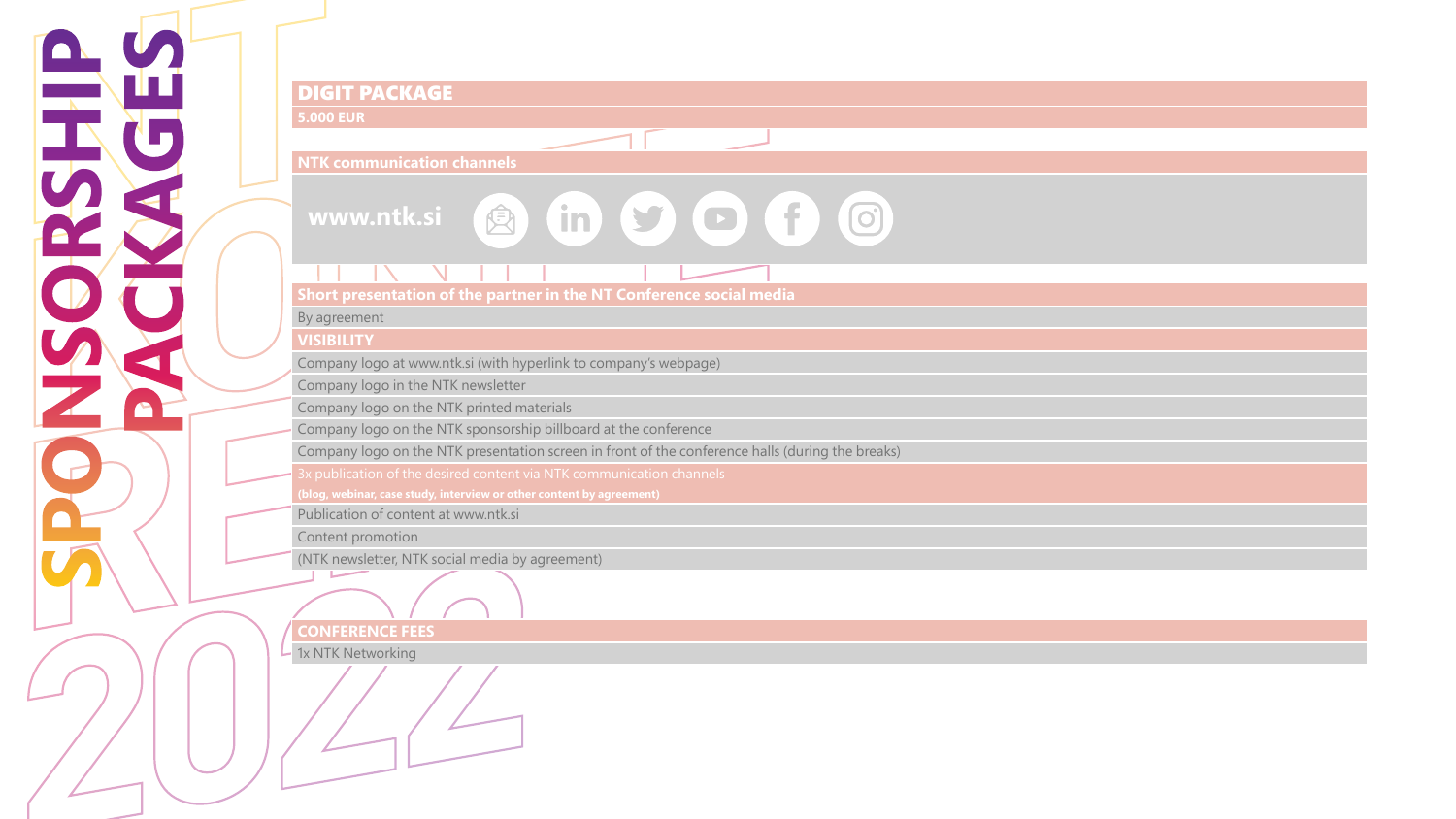![](_page_16_Picture_0.jpeg)

**\*All prices are without VAT.**

![](_page_16_Picture_2.jpeg)

![](_page_16_Picture_3.jpeg)

![](_page_16_Picture_4.jpeg)

![](_page_16_Picture_5.jpeg)

![](_page_16_Picture_6.jpeg)

![](_page_16_Picture_7.jpeg)

![](_page_16_Picture_8.jpeg)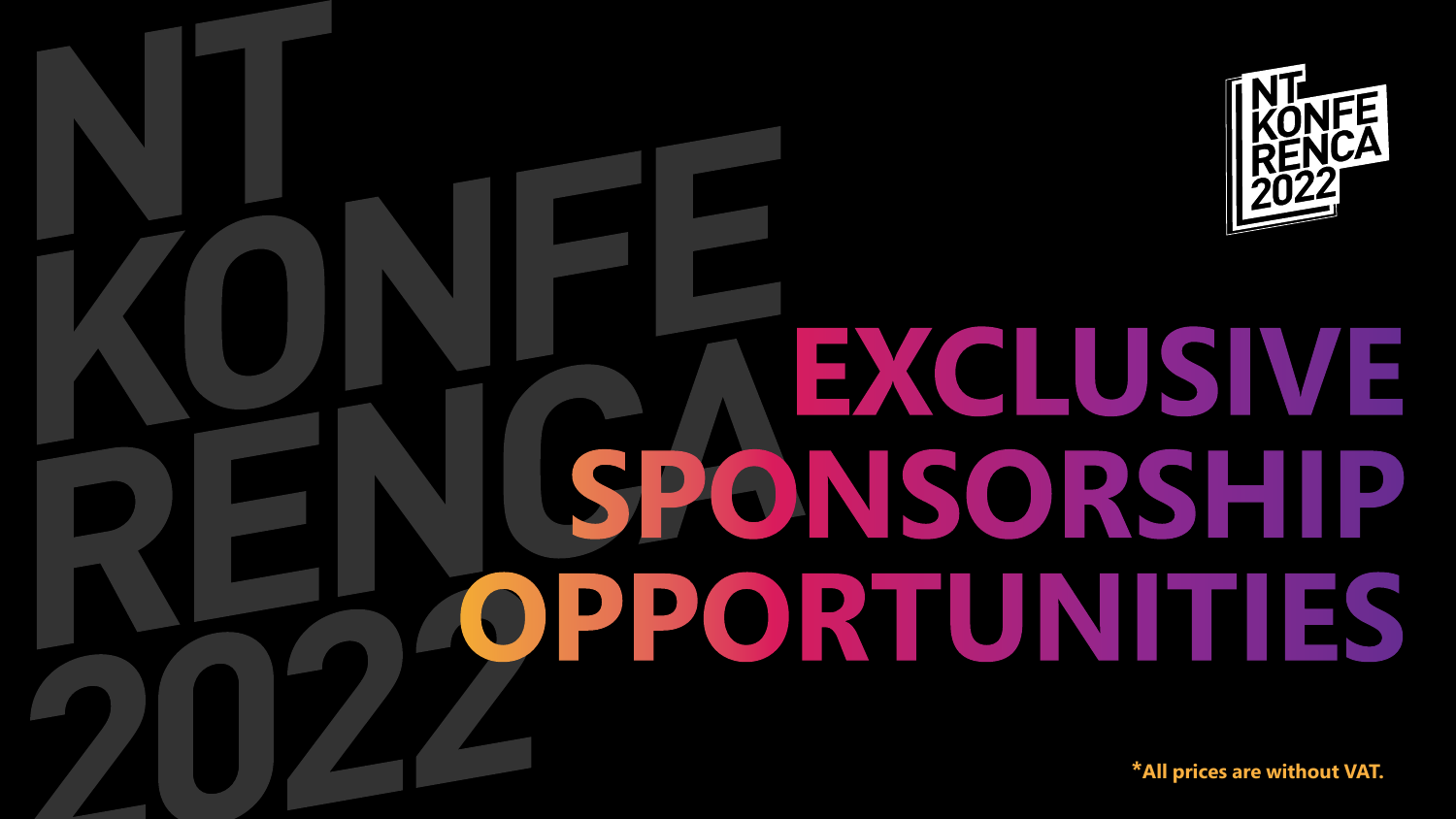#### Use of the title: "Partner of NTK Business Day" Content placement in NTK Business Day

Session / round table / interview at NTK Business Day 2 questions in the questionnaire at the end of the session (possibility of getting potential business opportunities - LEADS)

#### Promotion

Session promotion (NTK schedule, NTK social media) Telop with partner's content before the session

#### 1x publication of the desired content via NTK communication channels

(blog, webinar, case study, interview or other content by agreement) Publication of content at www.ntk.si Content promotion (NTK newsletter, NTK social media by agreement)

#### 1x NTK Full Fee for the speaker

![](_page_17_Picture_9.jpeg)

![](_page_17_Figure_11.jpeg)

### NTK BUSINESS DAY CONTENT PARTNER 5.000 EUR

**Join numerous business decision makers, managers and sales and marketing representatives from various fields in creating business trends of the future!**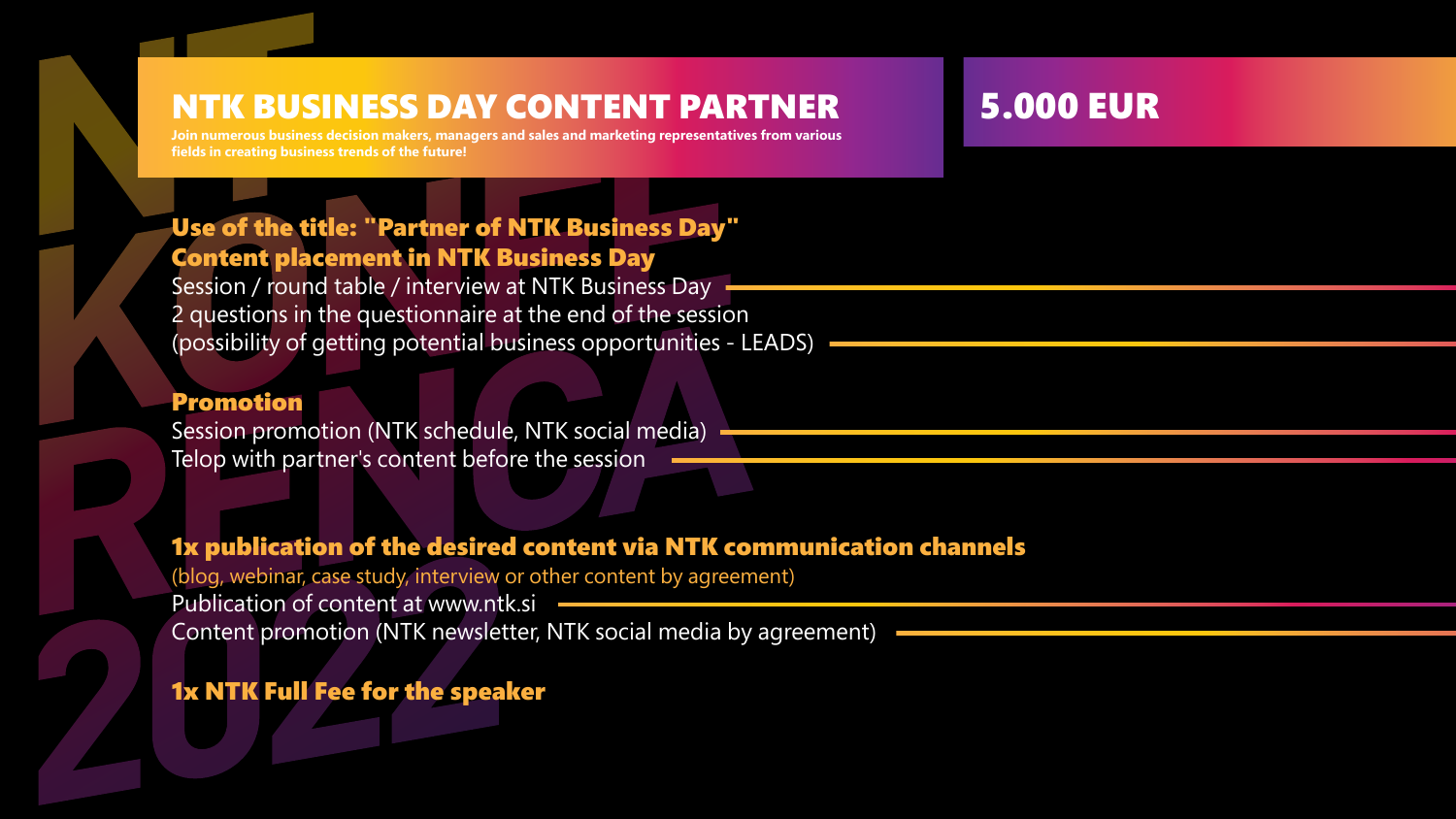Content placement at the NT Conference Session with business or technological content 55 minutes (45 session + 10 Q&A) 2 questions in the questionnaire at the end of the session (possibility of getting potential business opportunities - LEADS)

#### Session promotion in the NTK social media

1x NTK Full Fee for the speaker

2 sessions: 6.000 EUR 3 sessions: 8.000 EUR

## SESSION AT THE NT CONFERENCE 1 session: 4.000 EUR

**Co-create the conference content in a standalone session!**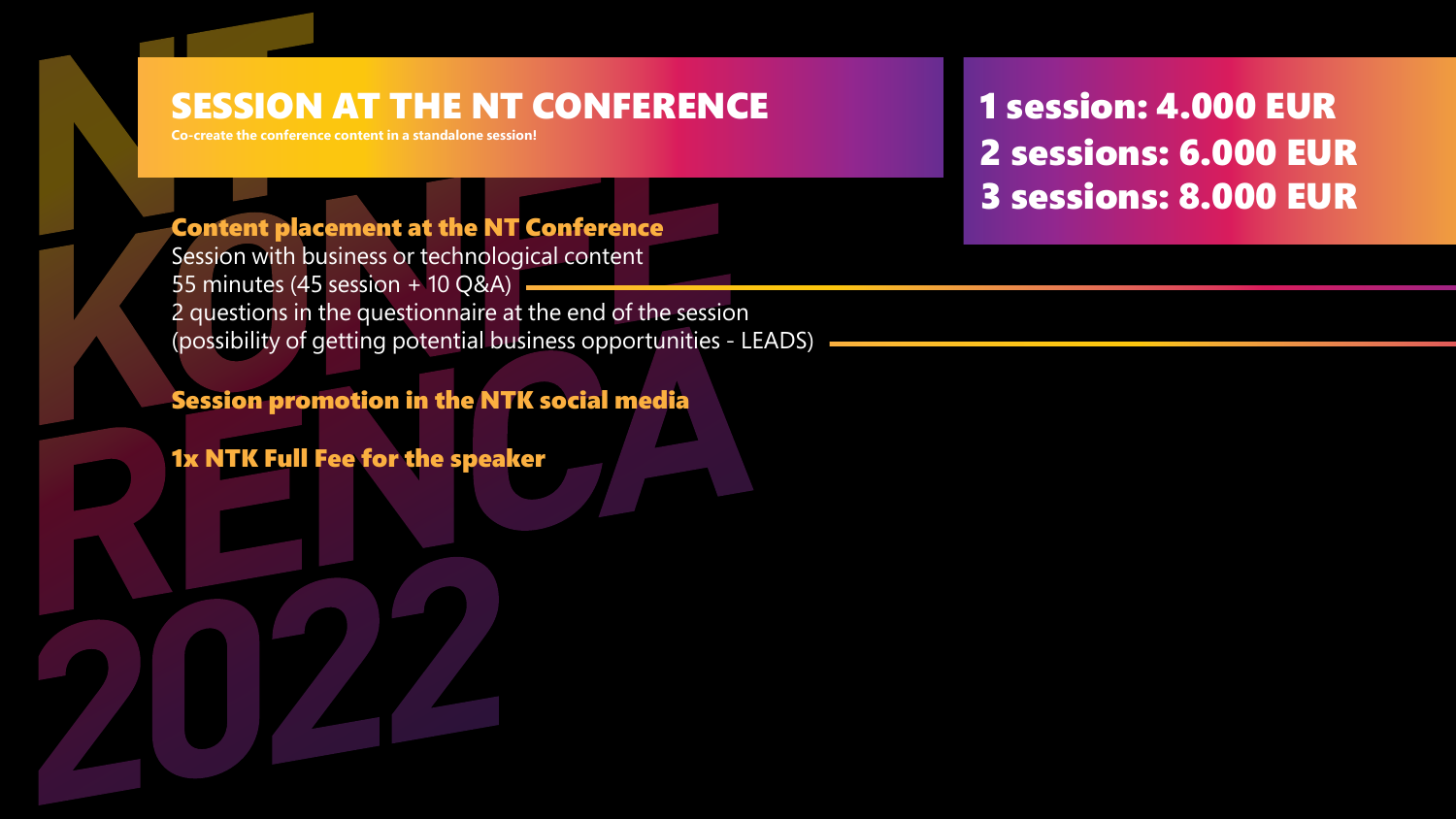# EXCLUSIVE BUSINESS GATHERING AT NT CONFERENCE

**Socializing with your business partners in a relaxed atmosphere on exclusive location** 

### 3.000 EUR (to 20 people) 5.000 EUR (21-50 people)

#### THE PRICE INCLUDES:

rental fee; welcome drink; 2 drinks per person (following drinks are payable at bar's pricelist); invitation to Exclusive business gathering with company logo (designed in advance); distribution of the invitation to a selected database of NTK attendees; barman, 2 hostesses for guests reception; different branding options.

![](_page_19_Figure_5.jpeg)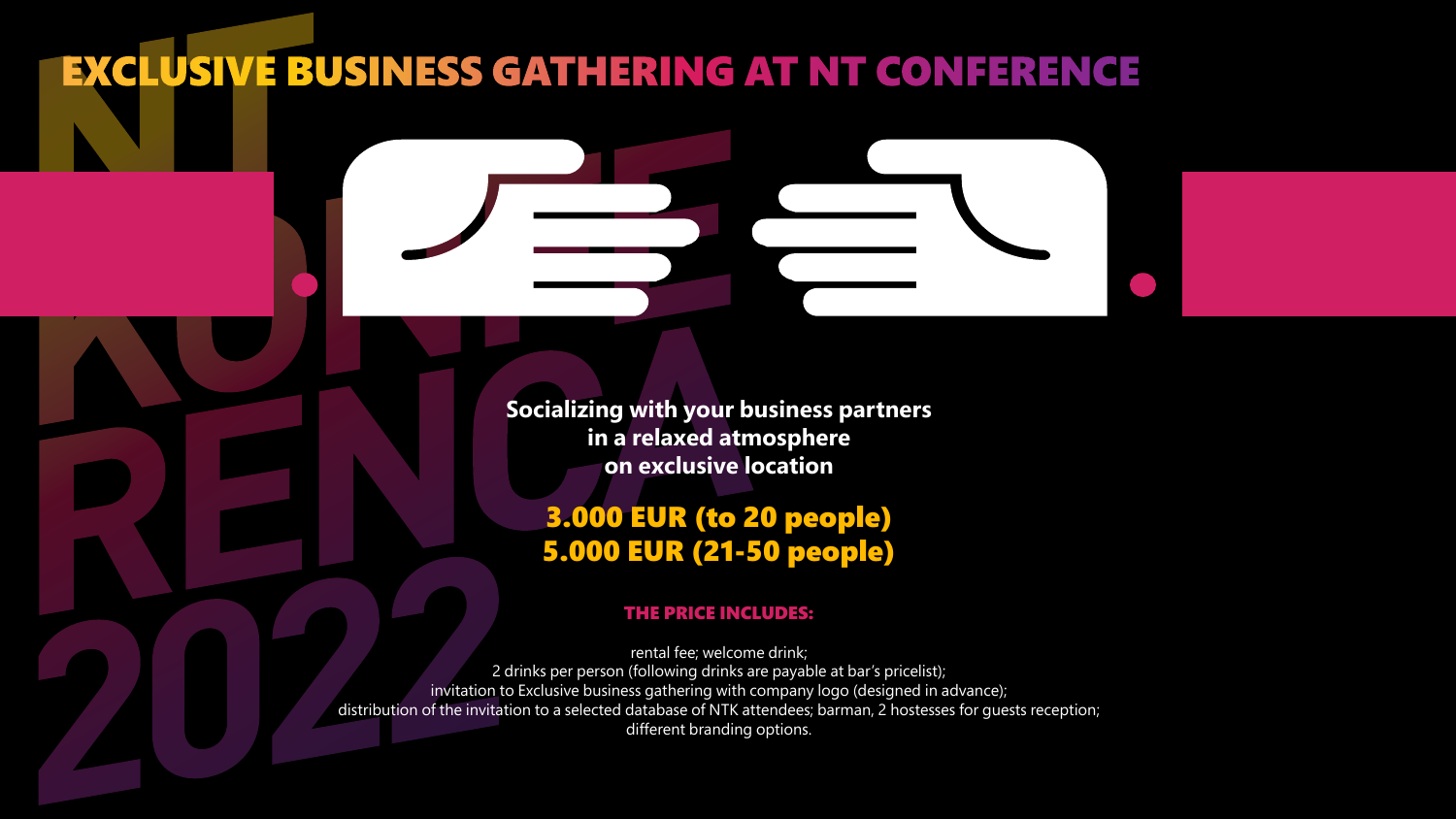# EXCLUSIVE SPONSORSHIP OPPORTUNITIES

#### SPONSOR OF NTK EVENING GATHERING

**NTK Evening gathering will be named after the sponsor** 

**Company logo on the NTK Evening gathering invitations** 

**Branding of the NTK Evening gathering location (Roll-up, beach flags, other promotional opportunities are open for discussion)** 

5.000 EUR / day

![](_page_20_Picture_6.jpeg)

#### SPONSOR OF THE PEER2PIR EVENT

**Peer2Pir event will be named after the sponsor** 

**Company logo on the beer coasters**

**Branding of the Peer2Pir event location (Roll-up, beach flags, other promotional opportunities are open for discussion)** 

#### 5.000 EUR / day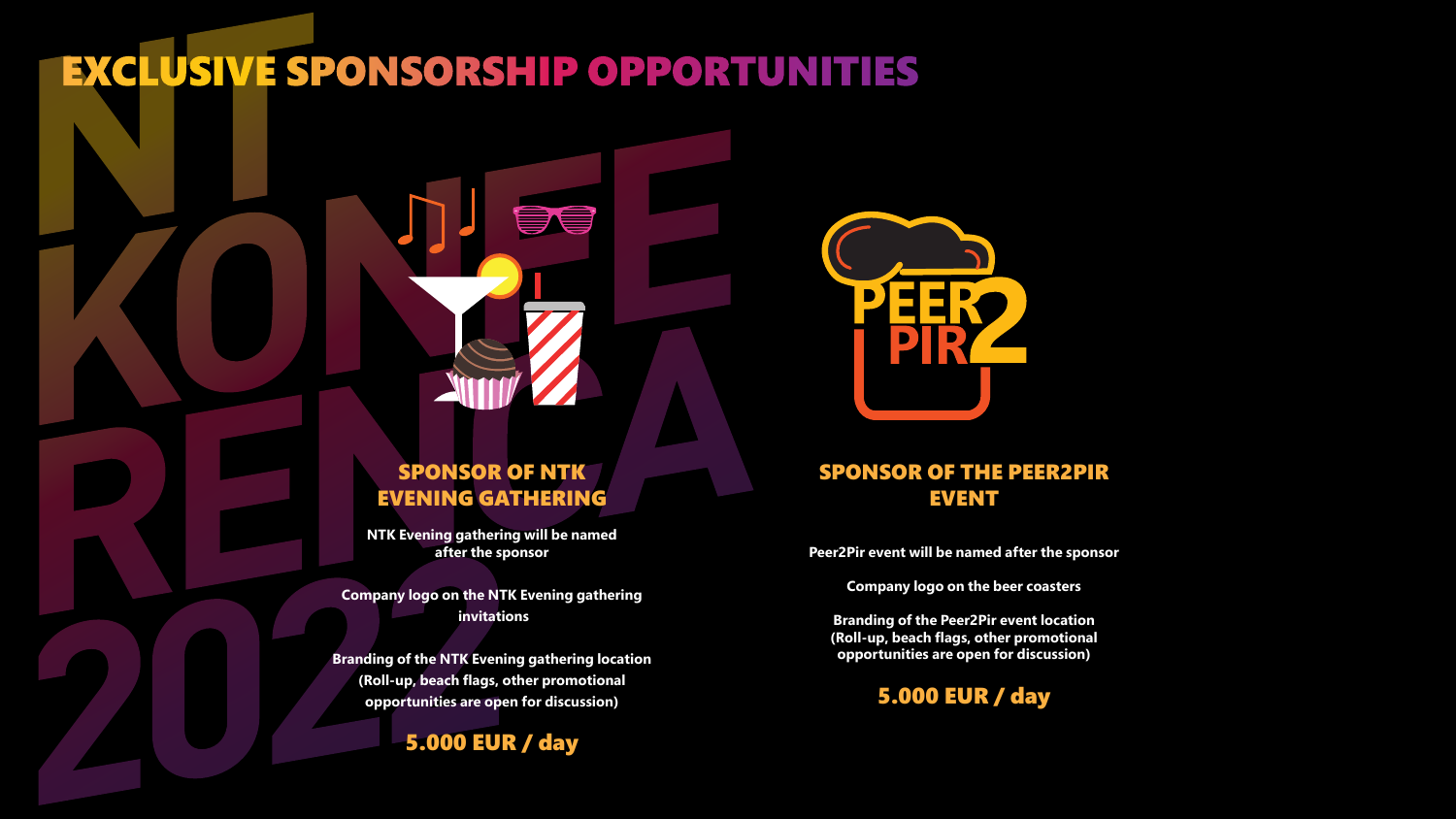![](_page_21_Picture_0.jpeg)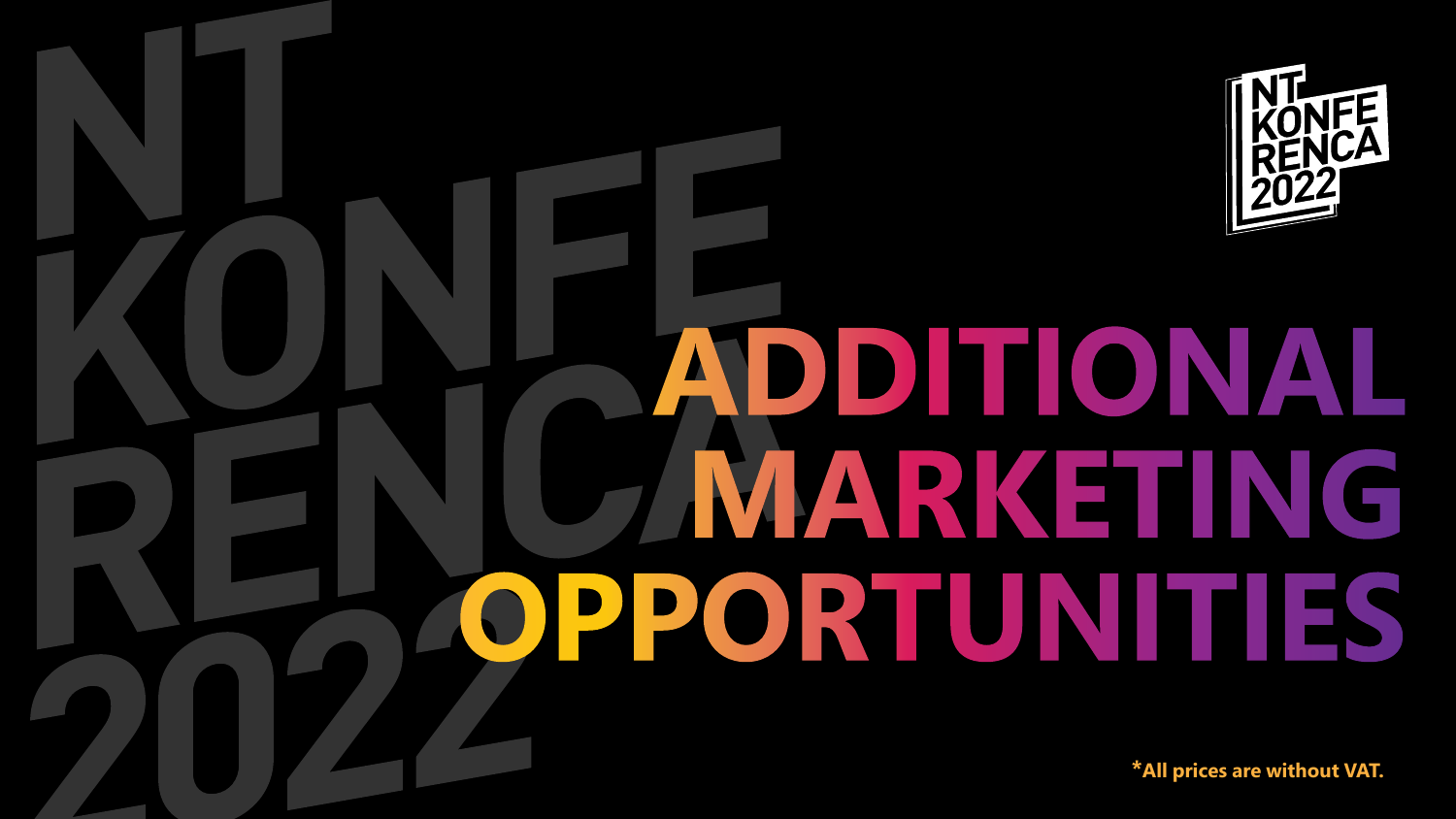5.000 EUR

![](_page_22_Picture_12.jpeg)

#### **COMPANY LOGO ON DIFFERENT POS MATERIALS**

Sponsor additionally pays for the production and branding

Sponsor additionally pays for the production and branding

![](_page_22_Picture_10.jpeg)

#### 5.000 EUR

![](_page_22_Picture_19.jpeg)

#### **SPONSOR OF THE CONFERENCE HALL**  Specific hall,

named after the sponsor

#### 3.000 EUR

**COMPANY LOGO ON CONFERENCE SHIRT** Sponsor additionally pays for the branding, logo is placed on the sleeve

Sponsor additionally pays for the production and branding

#### **ADDITIONAL INSERTION OF POS MATERIAL IN THE CONFERENCE BAGS**

![](_page_22_Picture_14.jpeg)

![](_page_22_Picture_15.jpeg)

**SMS INFORMING** Price for one SMS, sent to the NTK mobile number database

#### 1.000 EUR

#### **COMPANY LOGO ON CONFERENCE LANYARDS**

#### 5.000 EUR

![](_page_22_Picture_3.jpeg)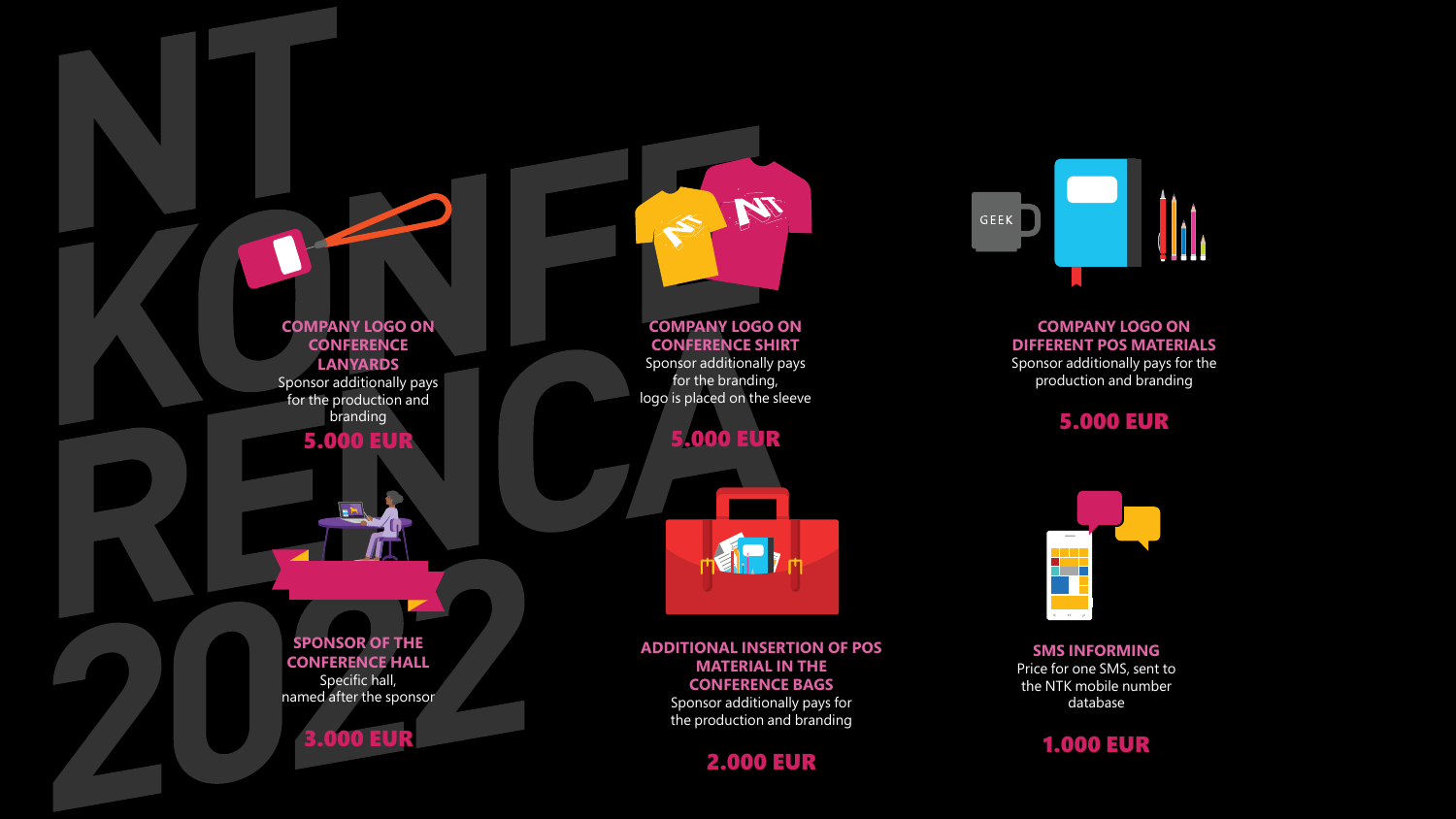# CREATING OF NEW BUSINESS OPPORTUNITIES

#### **ACTIVE COLLECTING OF BUSINESS CONTACTS AT THE CONFERENCE (NTcoin)**

A simple tool to additionally motivate the attendees to visit sponsors' stands. A well deliberated system for collecting your leads at the stand. Pride includes tool and software for program support.

# 500 EUR

![](_page_23_Picture_4.jpeg)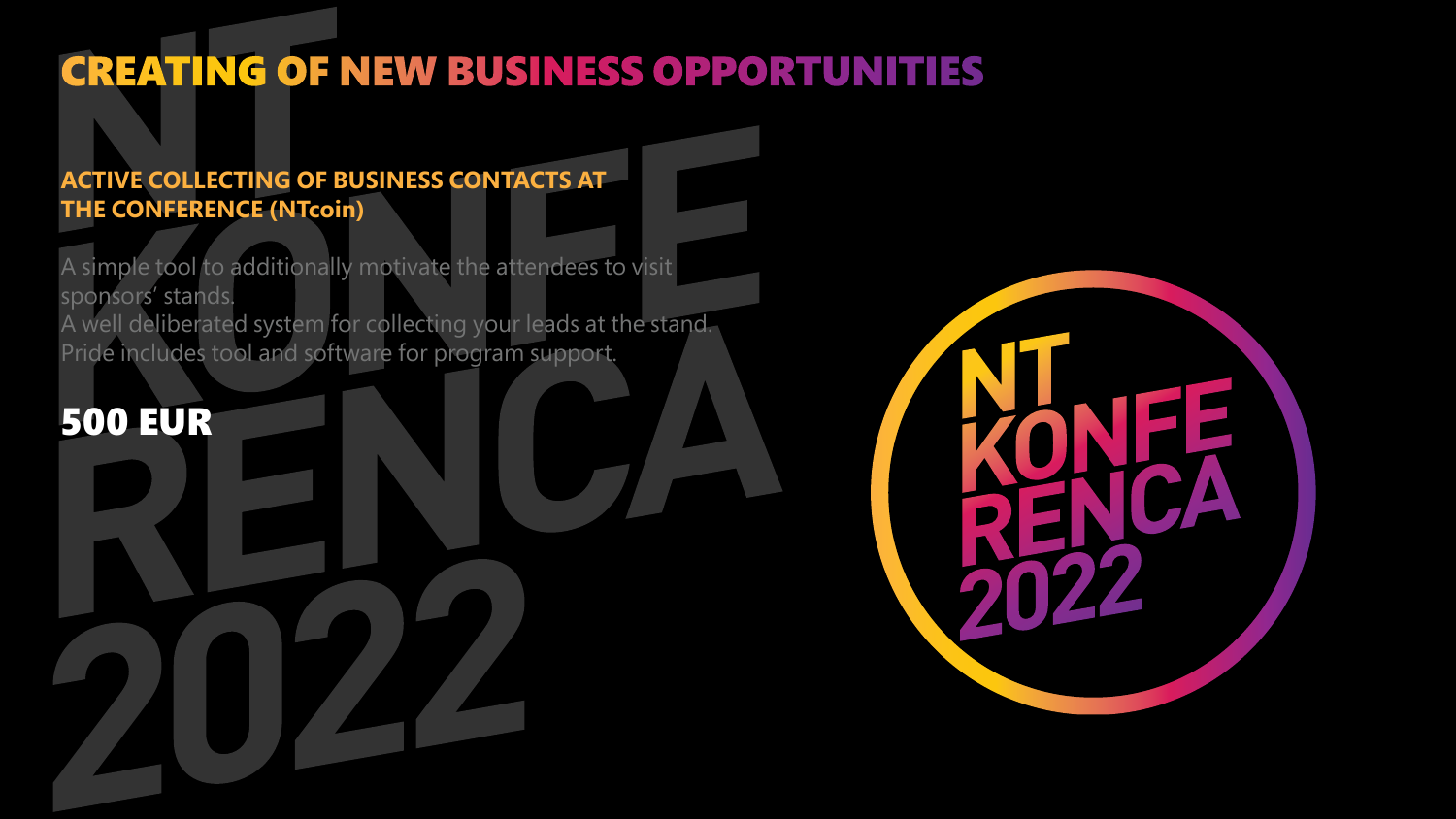# CHECK OUT THE IMPRESSIONS OF PAST NT CONFERENCES AND JOIN US!

You Tubel

**26th NT KONFERENCA, MAJ 2021 [https://www.youtube.com/watch?v=cPv0Jg9IwYE](https://www.youtube.com/watch?v=cPv0Jg9IwYE&t=5s)**

**25th NT KONFERENCA, MAJ 2020 [https://www.youtube.com/watch?v=xHu\\_wN2FN8](https://www.youtube.com/watch?v=jRTGdhmsDnU&t=4s)**